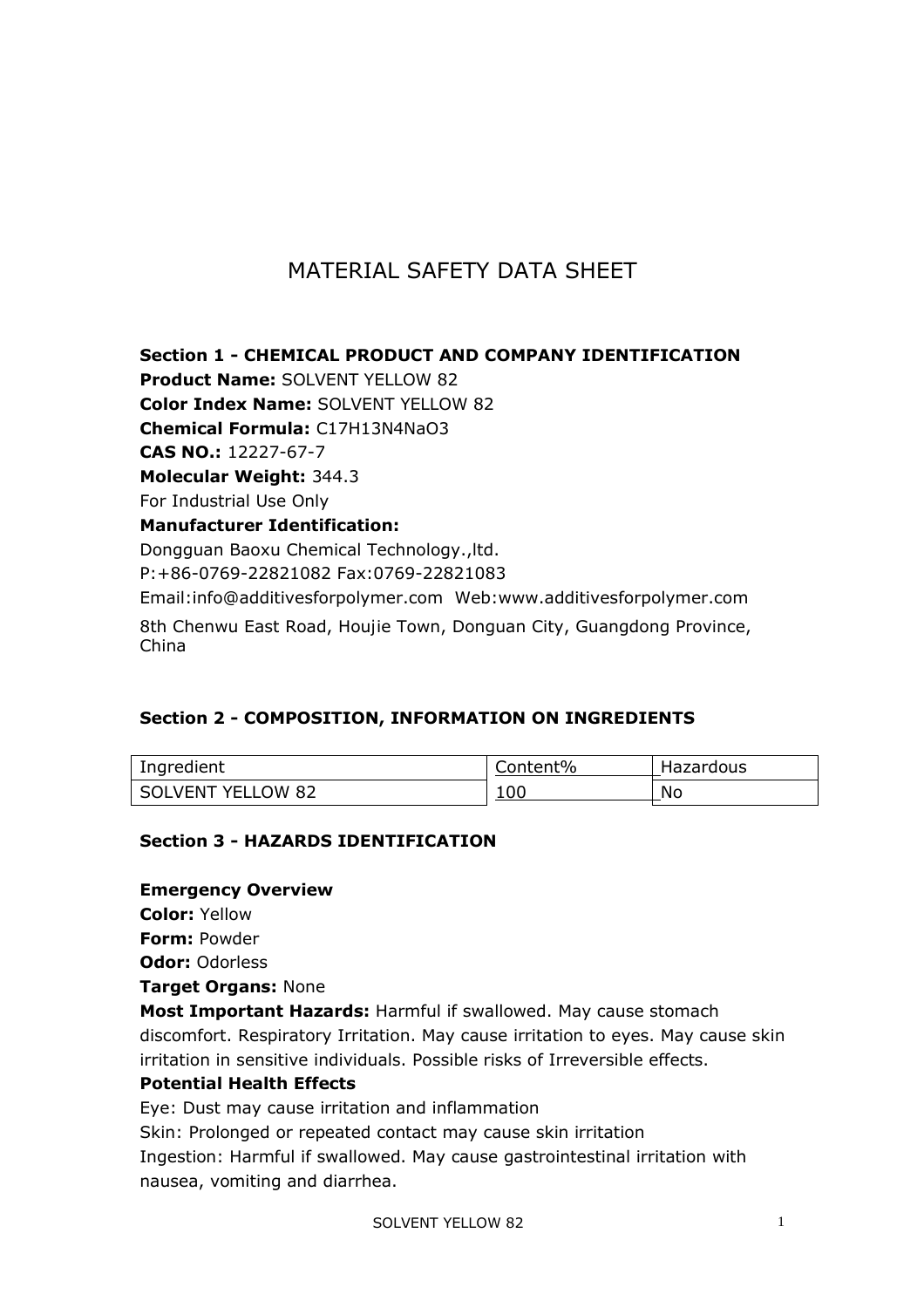Inhalation: May cause irritation of the respiratory tract.

**Chronic Effects of Exposure** 

None know

# **Section 4 - FIRST AID MEASURES**

**Eye:** Immediately flush eyes with plenty of water for at least 15 minutes, occasionally lifting the upper and lower eyelids. Get medical aid immediately. **Skin:** Get medical aid if irritation develops or persists. Flush skin with plenty of soap and water.

**Ingestion:** If victim is conscious and alert, give 2-4 cupfuls of milk or water. Never give anything by mouth to an unconscious person. Get medical aid immediately.

**Inhalation:** Remove from exposure to fresh air immediately. If not breathing, give artificial respiration. If breathing is difficult, give oxygen. Get medical aid immediately.

**Notes to Physician:** Treat symptomatically and supportively.

# **Section 5 - FIRE FIGHTING MEASURES**

# **General Information**

As in any fire, wear a self-contained breathing apparatus in pressure-demand, MSHA/NIOSH (approved or equivalent), and full protective gear. During a fire, irritation and highly toxic gases may be generated by thermal decomposition or combustion.

# **Extinguishing Media**

Use agent most appropriate to extinguish fire. (Water, Foam, Dry Chemical) Autoignition Temperature: Not available

| Flash Point:                   | Not available  |
|--------------------------------|----------------|
| NFPA Rating:                   | Not Published. |
| <b>Explosion Limits Lower:</b> | Not available  |
| <b>Explosion Limits Upper:</b> | Not available  |

# **Section 6 - ACCIDENTAL RELEASE MEASURES**

# **General Information**

Use proper personal protective equipment as indicated in Section 8.

# **Spills/Leaks**

Vacuum or sweep up material and place into a suitable disposal container. Clean up spills immediately, observing precautions in the Protective Equipment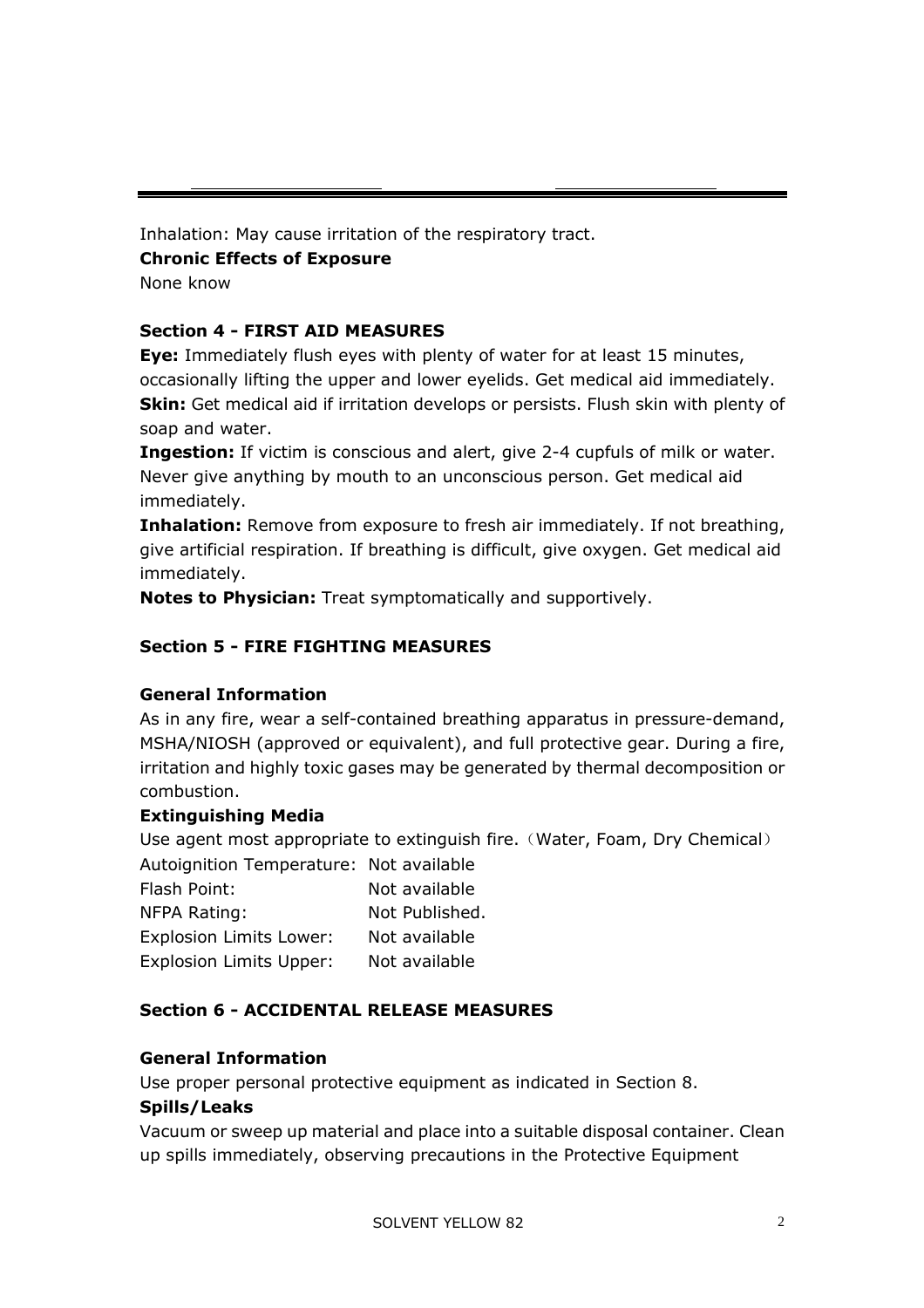# **Section 7 - HANDLING AND STORAGE**

#### **Handling**

Approved respirator. Chemical safety goggles. Rubber gloves. Use only in chemical fume hood. Safety shower and eye-bath. Wash thoroughly after handling. Remove contaminated clothing and wash before reuse. Use with adequate ventilation. Minimize dust generation and accumulation. Avoid contact with eyes, skin, and clothing. Avoid ingestion and inhalation.

#### **Storage**

Preserve in tight and light-resistant containers. Store in a cool, dry place. Keep containers tightly closed.

# **Section 8 - EXPOSURE CONTROLS, PERSONAL PROTECTION Engineering Controls**

Equipped with an eyewash facility and a safety shower. Use process enclosure, local exhaust ventilation, or other engineering controls to control airborne levels.

# **Personal Protective Equipment**

Eyes: Wear appropriate protective eyeglasses or chemical safety goggles Skin: Wear appropriate protective gloves to prevent skin exposure. Clothing: Wear appropriate protective clothing to minimize contact with skin. Respirators: Wear an approved respirator when necessary.

# **Section 9 - PHYSICAL AND CHEMICAL PROPERTIES**

Physical State: Solid Appearance: Yellow powder Odor: odorless pH: 8 Vapor Pressure: Negligible. Vapor Density: Not available. Evaporation Rate: Negligible. Viscosity: Not available. Boiling Point: Not applicable. Freezing/Melting Point: Not available. Autoignition Temperature: Not applicable. Flash Point: Not applicable.

Decomposition Temperature: No information.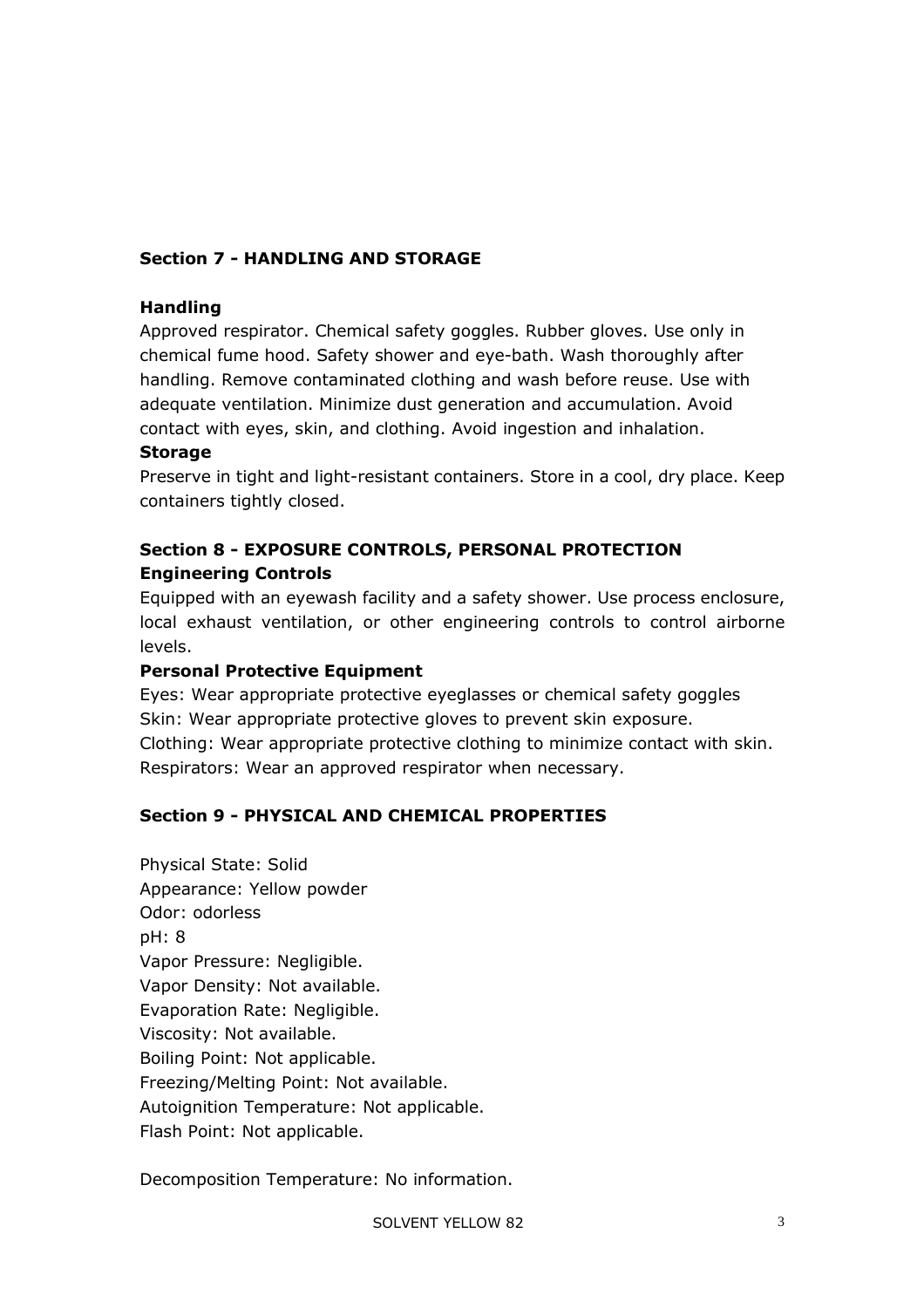Explosion Limits Lower: Not available. Explosion Limits Upper: Not available. Specific Gravity/Density: Not available. Molecular Formula: C17H13N4NaO3 Molecular Weight: 344.3

# **Section 10 - STABILITY AND REACTIVITY**

Chemical Stability: Stable under normal temperatures and pressures. Conditions to Avoid: Incompatible materials, excess heat, strong oxidants. Incompatibilities with Other Materials: Strong Oxidizing agent, strong reducing agent.

Hazardous Decomposition Products: Irritating and toxic fumes and gases Hazardous Polymerization: Will not occur.

# **Section 11 - TOXICOLOGICAL INFORMATION**

RTECS#: Unlisted LD50/LC50: Carcinogenicity: Not listed by ACGIH, IARC, NIOSH, NTP, or OSHA. Epidemiology: No information present. Teratogenicity: No information present. Neurotoxicity: No information present. Mutagenicity: Mutagenicity data reported. Other Studies: See actual entry in RTECS for complete information. Acute effects may be harmful by inhalation, ingestion,or skin absorption. Cause eye and skin irritation. Material is irritating to mucous membranes and upper respiratory tract. To the best of our knowledge, the chemical,physical and toxicological properties have not been thoroughly investigated.

# **Section 12 - ECOLOGICAL INFORMATION**

No information available.

# **Section 13 - DISPOSAL CONSIDERATIONS**

#### **Waste Disposal Method**

Chemical waste generators must determine whether a discarded chemical is

classified as a hazardous waste. Waste generators must consult state and local hazardous waste regulations to ensure complete and accurate classification.